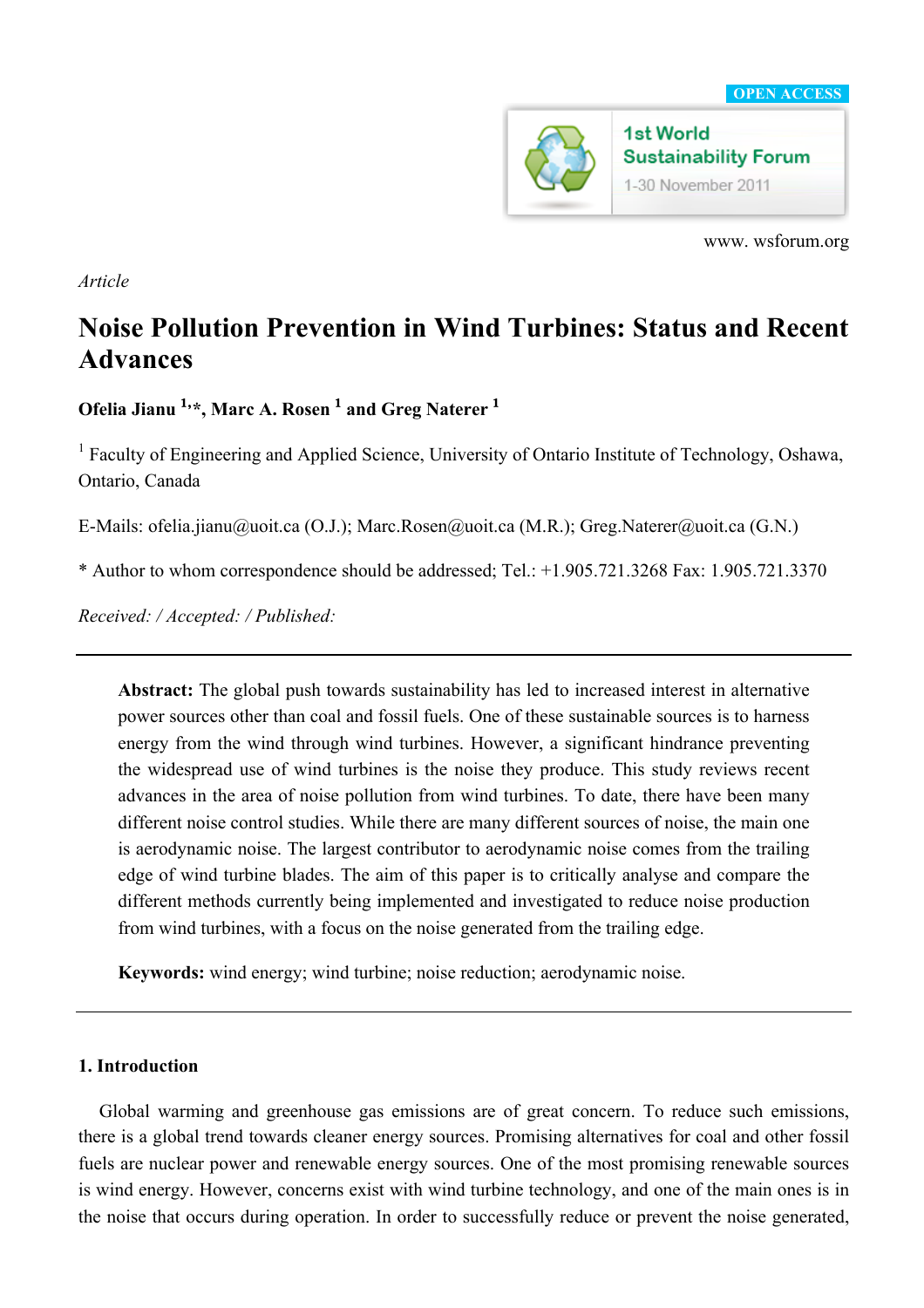the sources of noise must be identified. Two major sources of noise are present during operation: mechanical and aerodynamic. Mechanical noise generally originates from the many different components within the wind turbine, such as the generator, the hydraulic systems and the gearbox. Various mechanical noise prevention strategies exist, such as vibration suppression, vibration isolation and fault detection techniques, which will be described in this paper. Prevention strategies for aerodynamic noise are also discussed because it is the dominant source of noise from wind turbines. The largest contributor to aerodynamic noise comes from the trailing edge of wind turbine blades. Strategies for reducing aerodynamic noise include adaptive solutions and wind turbine blade modification methods. Adaptive noise reduction techniques include varying the speed of rotation of the blades and increasing the pitch angle. Although such strategies have been successfully implemented for noise reduction purposes, they can cause significant power loss. Therefore, alternative adaptive solutions are sought. Blade modification methods such as adding serrations have proven to be beneficial in reducing noise without any power loss.

This paper is organized as follows: noise sources are discussed in Section II, noise reduction strategies are presented in Section III and conclusions are given in Section IV. Section II is subdivided into mechanical noise and aerodynamic noise. Section III is subdivided into mechanical noise reduction strategies, aerodynamic noise reduction strategies and use of exergy methods.

## **2. Noise Sources**

Wind turbines have many components that generate noise. The noise disturbances by wind turbines are related to such factors as distance between the wind turbine and populated areas as well as the background noise where the wind turbine is operating [1]. Operating conditions and maintenance of the wind turbine also affect noise production [1]. In general, there are two main categories of noise sources for wind turbines: mechanical and aerodynamic. In this section, we briefly examine mechanical noise and its causes and solutions; aerodynamic noise is the main focus as it is considered the most significant form of noise and the most difficult to address. Figure 1 shows the different sources of noise and their respective sound power levels; a/b refers to airborne noise and s/b refers to structural noise [3].

#### *2.1. Mechanical Noise*

Mechanical noise generally originates from the components within the wind turbine, such as the generator, the hydraulic systems and the gearbox. Other elements such as fans, inlets/outlets and ducts also contribute to mechanical noise. The type of noise produced by these mechanical components tends to be more tonal and narrowband in nature, which is more irritating for humans than broadband sound [1]. While the total wind turbine sound pressure level (SPL) only incurs a minor increase due to this noise, the penalty it places on wind turbines is much greater. Many countries have regulations which stipulate distances between wind turbines and the nearest buildings must be increased, or in some cases, outright refusal of installation, due to the negative impact of this noise on humans [1]. There are two ways in which mechanical noise is transmitted: airborne or structural. Airborne noise is straightforward, as the sound is directly emitted to the surroundings. Structural noise is more complex as it can be transmitted along the structure of the turbine and then into the surroundings through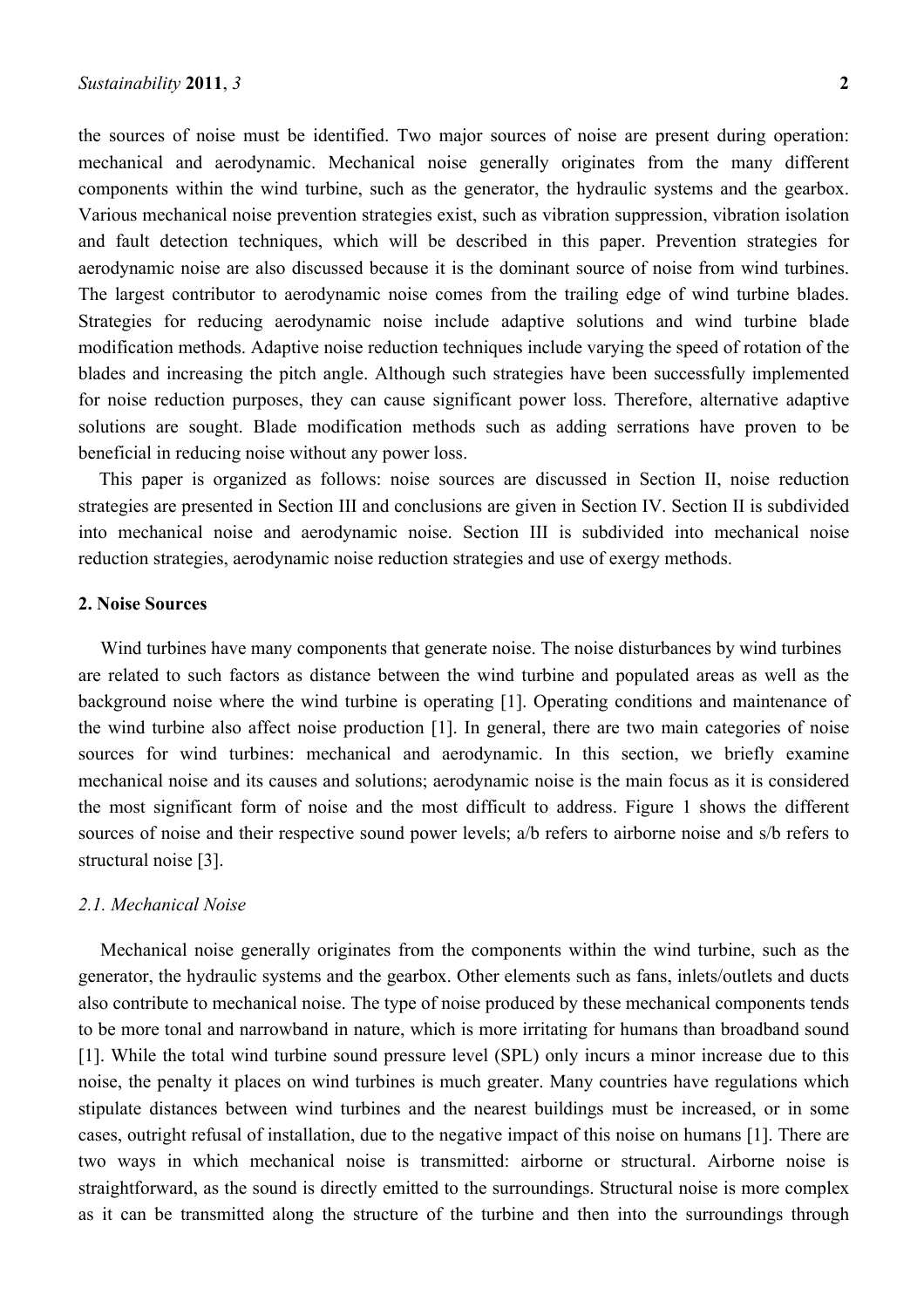different surfaces, such as the casing, the nacelle cover, and the rotor blades [2]. The drive gearbox is a significant source of noise in wind turbines. The structure based noise generated by the tooth mesh propagates through the roller bearings of the gearbox and through the impact noise insulation to the nacelle bedplate and finally to the tower.





#### *2.2. Aerodynamic Noise*

Aerodynamic noise is more complex and, as can be seen from Figure 1 it is the dominant source of noise from wind turbines, with a sound power level of 99.2 dB A [2].

**Figure 2.** Aerodynamic noise sources around a rotor blade due to wind flow with velocity, U [6].

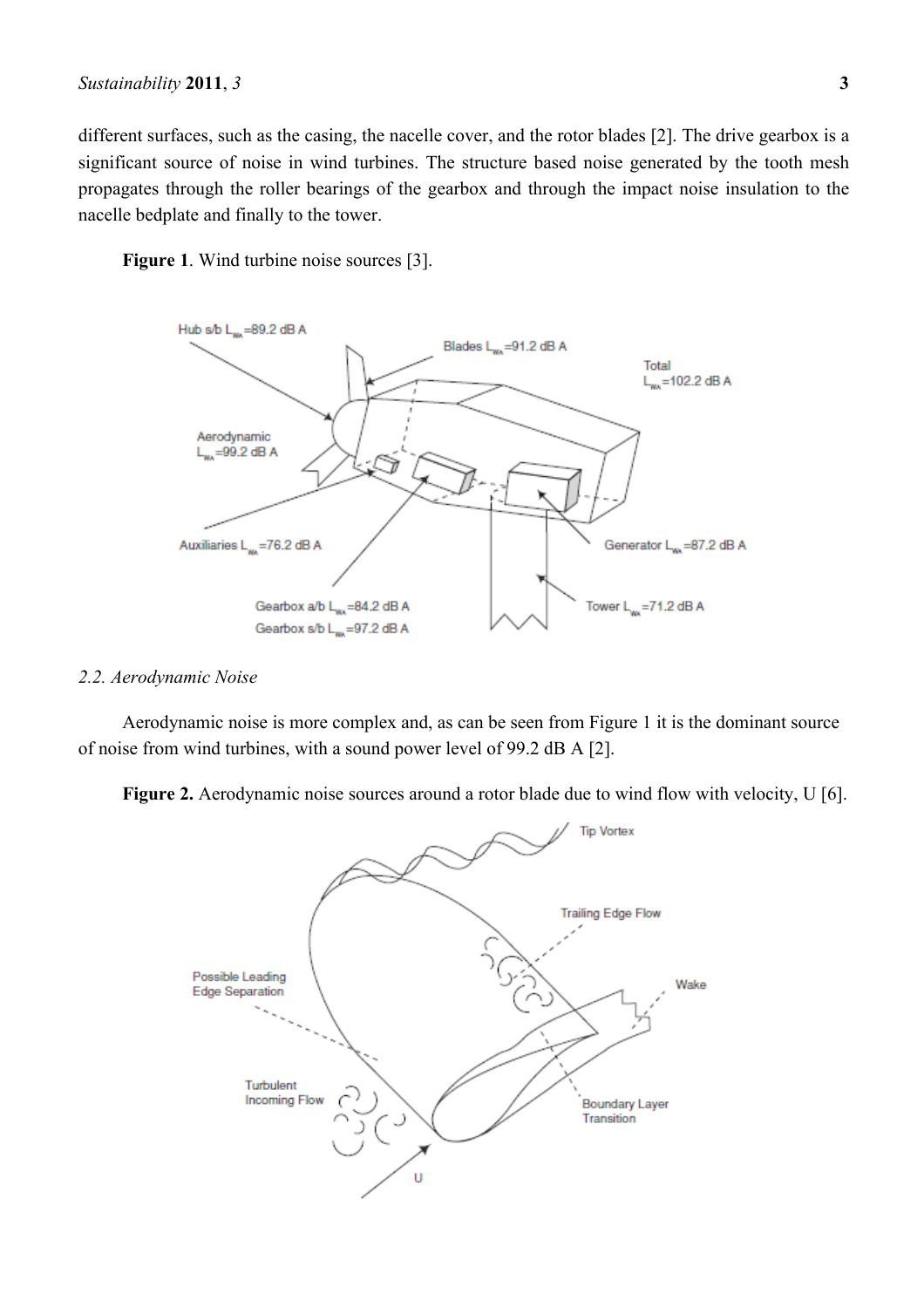In general, there are six main regions along the blade (see Figure 2) [1-8]. These regions are considered to create independently their own specific noises, because the noises produced are fundamentally different and, since they occur in different regions along the blade, they do not interfere with each other [5]. The six regions are classified into turbulent boundary layer trailing edge noise, laminar boundary layer vortex shedding noise, separation stall noise, trailing edge bluntness vortex shedding noise, tip vortex formation noise and noise due to turbulent inflow.

#### 2.2.1. Turbulent boundary layer trailing edge noise (TBL-TE)

A predominant source of noise, turbulent boundary layer trailing edge noise (TBL-TE), results from the interaction of the boundary layer and the trailing edge of the airfoil, as depicted in Figure 3. Brooks and Hodgson [9] developed a predictor for TBL-TE using measured surface pressures. This predictor can be implemented provided sufficient information about the TBL convective surface pressure field passing the TE is available.

**Figure 3.** Turbulent boundary layer trailing edge noise [6].



Schlinker and Amiet [10] employed a generalized empirical description of surface pressure to predict measured noise. An approach to model the turbulence within boundary layers as a sum of "hairpin" vortex elements was presented by Langley [6]. Ffowcs and Hall [11] present a simpler approach to the TBL-TE noise problem, based on an edge-scatter formulation. It has been found that the overall sound pressure level depends on velocity to the fifth power, through a number of studies [12]. Also, the Reynolds number and angle of attack have been shown to influence the turbulent structure [10, 13]. Romero-Sanz and Matesanz [2] determined that TBL-TE noise can occur on both the suction and pressure sides of the airfoil and it is affected by the surface finish of the airfoil.

#### 2.2.2 Separation-Stall Noise

Separation-stall noise occurs when the angle of attack increases from moderate to high as depicted in Figure 4. Since wind turbine airfoils operate at high angles of attack for significant portions of time, this source of noise is of significant interest. As the angle of attack increases, the boundary layer on the suction side increases and large-scale unsteady structures begin to form. It has been found that in such cases the noise increases by more than 10 dB relative to TBL-TE noise [4]. It has also been determined through far-field cross correlations that the noise is emitted from the trailing edge for mildly separated flow and from the chord for large-scale separation [13]. Empirical relations for separated-stall noise have been determined, and they are similar to those for TBL-TE noise with different scaling factors [2].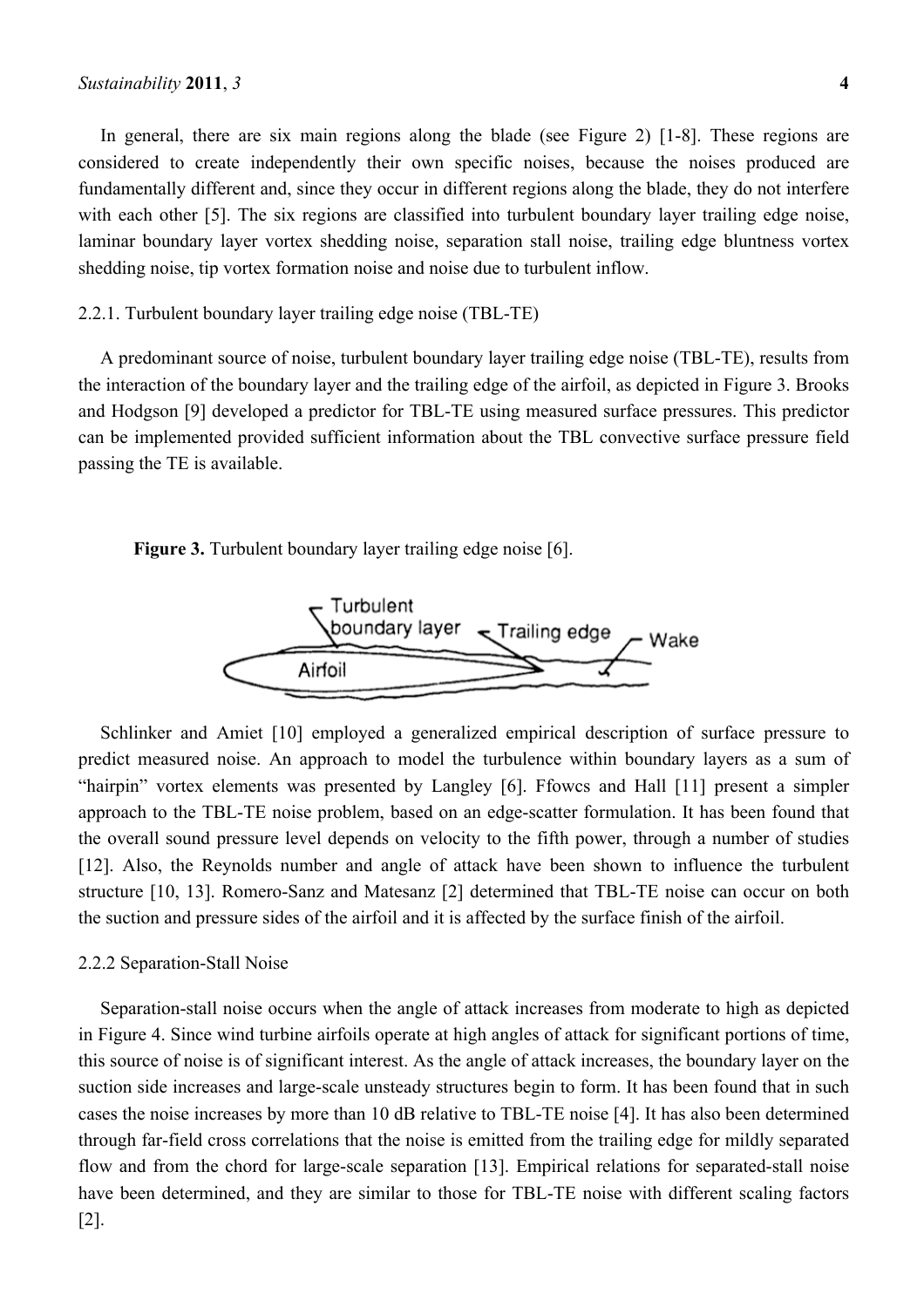**Figure 4.** Separation-stall noise [6].



2.2.3. Laminar-Boundary-Layer Vortex- Shedding (LBL VS) Noise

This type of self-noise occurs when a laminar boundary layer is present over most or one side of the airfoil, as shown in Figure 5. The noise from this source is coupled to acoustically excited feedback loops taken between the trailing edge and instability waves (Tolmien-Schlichting waves) upstream of the trailing edge [6,7,14-19]. Pressure waves due to vortex shedding leaving the trailing edge propagate upstream and instabilities are amplified in the boundary layer. A feedback loop is created when the instabilities reach the trailing edge and vortices with similar frequency content form.

**Figure 5.** Laminar-boundary-layer vortex shedding noise [6].



2.2.4. Tip Vortex Formation Noise

Unlike other noise sources due to its three dimensionality, this source of self-noise results from the interaction of the thick viscous turbulent core tip vortex with the trailing edge near the tip (see Figure 6) [6]. Experimental studies have isolated tip noise quantitatively [20]. A prediction model based on spectral data from delta wing studies, mean flow studies of several tip shapes and trailing edge noise analysis was proposed by George and Chou [13]. A relation for an untwisted, constant chord blade was also developed by Brooks, Pope and Marcolini [6, 12, 20].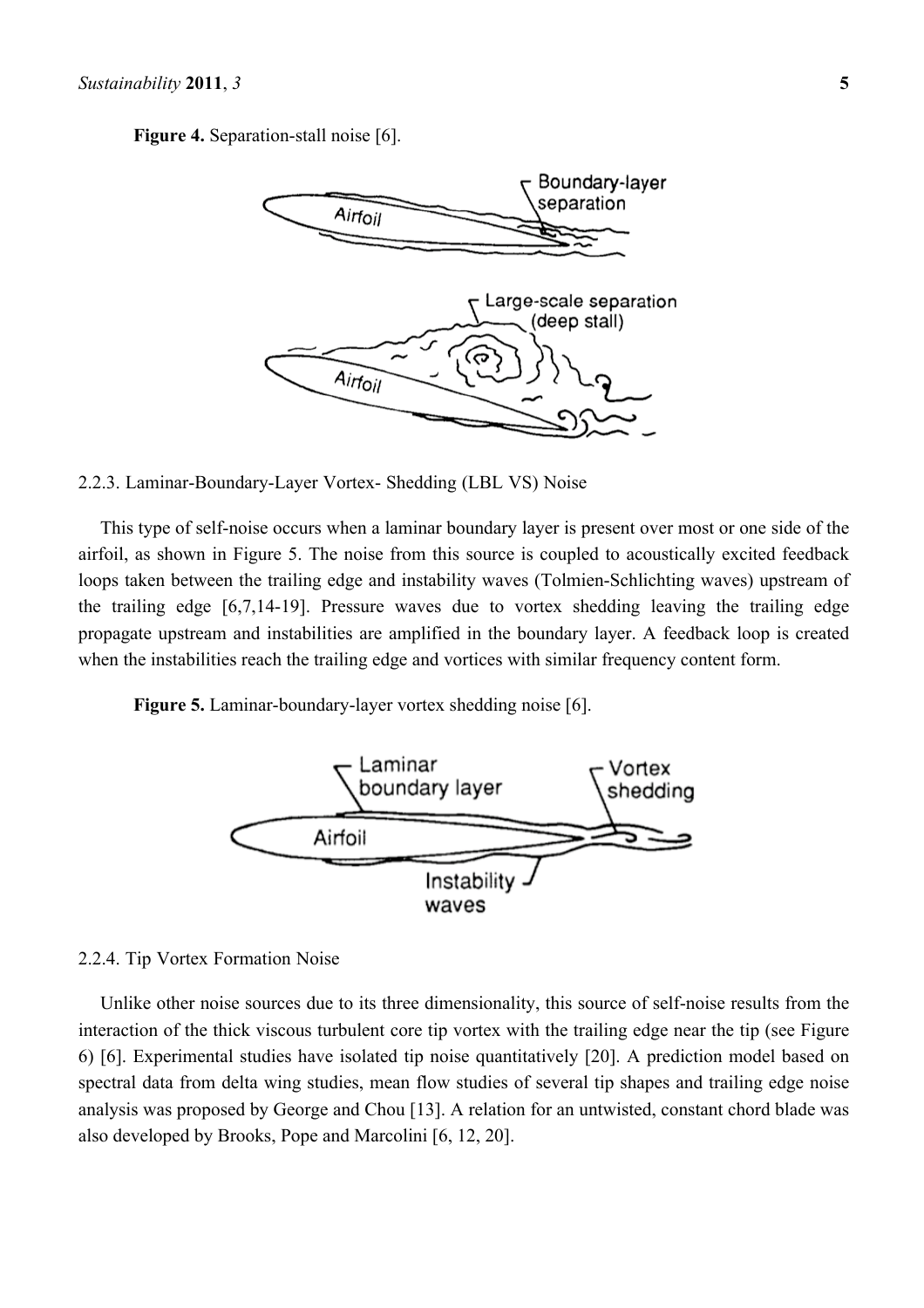**Figure 6.** Tip vortex formation noise [6].



2.2.5. Trailing-Edge-Bluntness Vortex-Shedding Noise

Another important source of noise as determined by Brooks and Hodgson [9] is noise due to vortex shedding from blunt trailing edges, as represented in Figure 7. The frequency and amplitude of this noise source is given by the geometry of the trailing edge [2]. Empirical relations to predict this type of noise have been developed, and they are dependent on the trailing edge thickness and proportional to the sixth power of the velocity [2].

**Figure 7.** Trailing-edge-bluntness vortex-shedding noise [6].



#### 2.2.6. Turbulent Inflow Noise

At low frequencies, the interaction of the turbulent inflow with the leading edge of the turbine blades proves to be a significant source of noise. Figure 2 illustrates such sources of noise. Ramirosanz [2] determined that depending on the size of the length scale relative to the leading edge radius of the airfoil, a dipole noise source (low frequency) or a quadrupole noise source (high frequency) could be created. Furthermore, the dipole noise source is dependent on the Mach number to the sixth power whereas the scattered quadrupole noise source is dependent on the Mach number to the fifth power [2]. Empirical relations have been developed by Lowson [21] for both low and high frequencies, based on the experimental results of Amiet [22].

#### **3. Noise Reduction Strategies**

There are many ways in which sound can be reduced. One is to design the wind turbine with acoustic behaviors in mind. Researchers are focused on reducing noise without affecting the power generated by the wind turbine. Strategies for reducing mechanical and aerodynamic noise will be discussed in this section.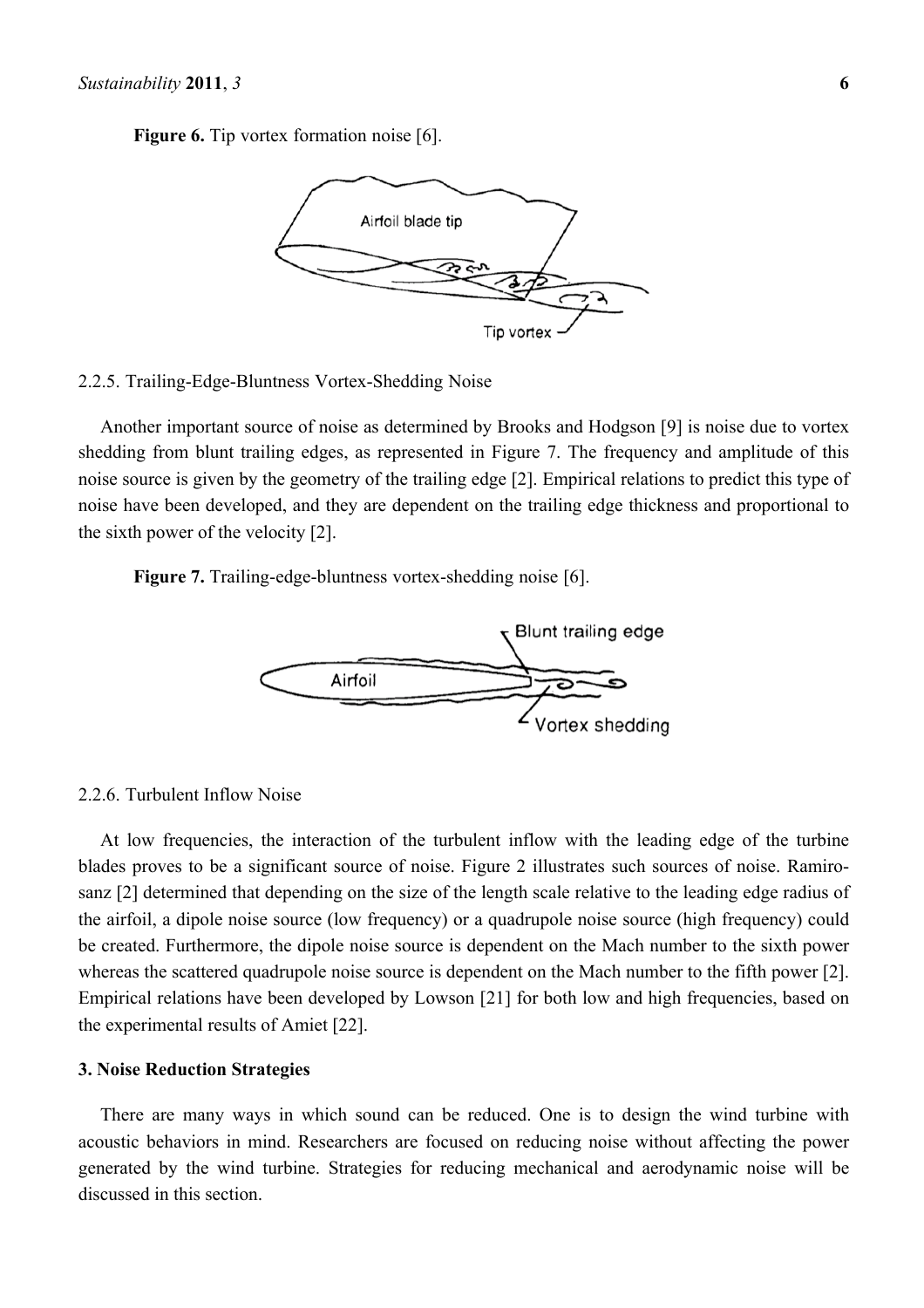#### *3.1 Mechanical Noise Reduction*

One source of mechanical noise is vibrations induced by the rotating components. Vibration control is used to suppress or eliminate unwanted vibrations. Depending on the case, different control laws can be chosen in order to minimize unwanted vibration. Additionally, damping or increasing the effective mass can be realized by the controller [23]. Inferentially, the absorber works as an active system. This includes the use of sound isolating materials, insulation, and closing the holes in the nacelles which would decrease the sound transmitted to the air [6]. Aside from loss of power and increased maintenance costs, faulty gearboxes also increase noise levels in wind turbines. As a result, researchers are developing fault diagnostic systems for gearboxes with applications to wind turbines. A system has been developed to integrate singular value decomposition noise reduction, time-frequency analysis and order analysis methods in order to identify weak faults objectively and effectively [24]. More recently, efforts have been taken to develop intelligent techniques for online condition monitoring in machinery systems such as wind turbines. Several neural fuzzy classification techniques have been proposed for fault detection [25-29]

#### *3.2. Aerodynamic Noise Reduction*

#### 3.2.1 Adaptive Approaches

There are a number of adaptive noise reduction approaches for aerodynamic noise, including varying the speed of rotation of the blades. Since an increase in rotational speed will also lead to increased noise production, lowering the rotational speed will lead to decreased sound. However the rotational speed decrease reduces power output, and therefore should only be implemented within a certain range of wind velocities, since high winds also have the added benefit of masking the sound of the wind turbine with the sound of the wind itself [2]. The pitch angle of the wind turbine blades also has an important role in noise production. An increase in pitch angle will lead to a reduction in the angle of attack. As the angle of attack increases, the size of the turbulent boundary layer on the suction side of the airfoil grows, thereby increasing noise production in the wind turbine. Therefore, if the pitch angle is reduced, a thinner boundary layer results on the suction side, which is considered the strongest source of noise production [6]. This also implies that, on the pressure side, the effect is the opposite; therefore when using this method for noise control, it is important to find the appropriate pitch angle range for optimal noise control. As with the previous method, the major drawback to this adaptive noise control method is the corresponding reduction of power since the angle of attack is decreased. Despite the loss in power, the main advantage of wind turbines with optimized operating conditions is that the acoustically affected areas are much smaller, allowing more wind turbines to be built in a specified area, e.g., a wind farm [2].

### 3.2.2 Wind Turbine Blade Modification Methods

The main drawback to adaptive methods (an overall reduction of power) is a hindrance to that method of noise control. By breaking down the noise sources it can be seen that the maximum noise contribution occurs within the trailing edge [30, 31]. The region between about 75-95% span is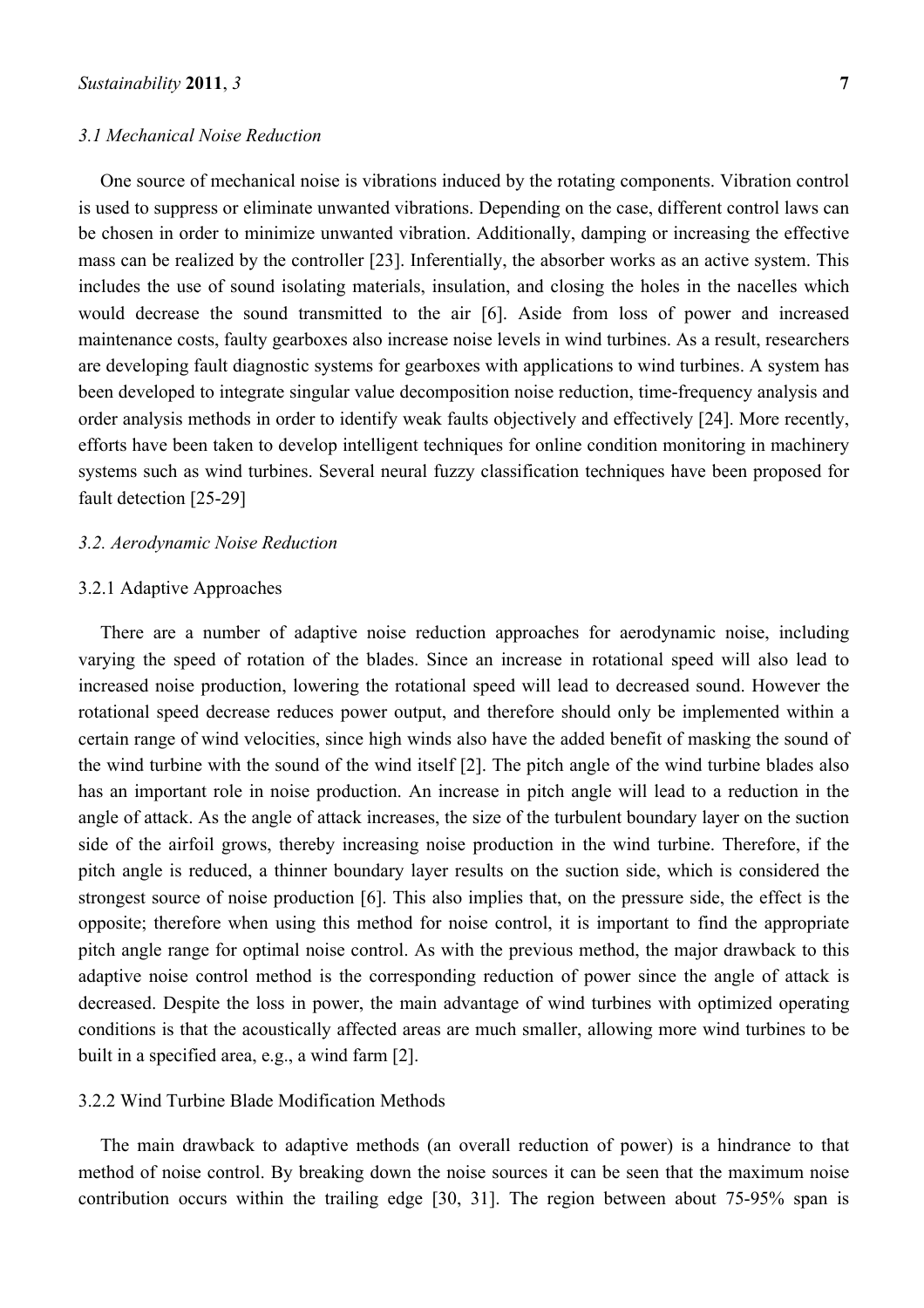exposed to the maximum flow velocities and it has the highest aero-acoustic noise levels [30]. Furthermore, experimental tests showed that most of the noise is generated when the blade is moving downwards in a clockwise rotation, as shown in Figure 8. Therefore, the majority of modification procedures are aimed at reducing the noise in this area. Research had been conducted into the use of aero-acoustically optimized airfoils and trailing edge serration [5], while trailing edge brushes have also been considered to control the noise generated from this portion of wind turbine blades [31].



**Figure 8.** Area on a turbine blade with largest sound production [2].

Many studies have focused on reducing noise from the trailing edge. One such method is through acoustically optimized airfoils. The "silent rotors by acoustic optimization" (SIROCCO) project was conducted in 2003-2007 in Europe [5], and involves having silent airfoils replace existing airfoils in the outer part of a baseline blade in the areas exposed to maximum flow velocities and highest aeroacoustic noise levels between 75-95% span. The airfoil design is shown in Figure 9. The SIROCCO project aimed to modify existing blades with a different trailing edge in the outer region of the blade, so designing an airfoil anew would lead to enhanced performance [5]. This project studied two different wind turbines: the Gamesa 850 kW turbine (G58) in Zaragoza, Spain with a rotor diameter of 58 m, and the GE 2.3 MW turbine in Wieringermeer, Netherlands, with a rotor diameter of 94 m. The acoustically optimized airfoils were initially tested in wind tunnels and then mounted on their respective turbines. Both turbines were tested using a hybrid rotor, and two baseline blades with one modified SIROCCO blade, which allowed for direct comparison of noise production with similar conditions (since all blades were on one rotor).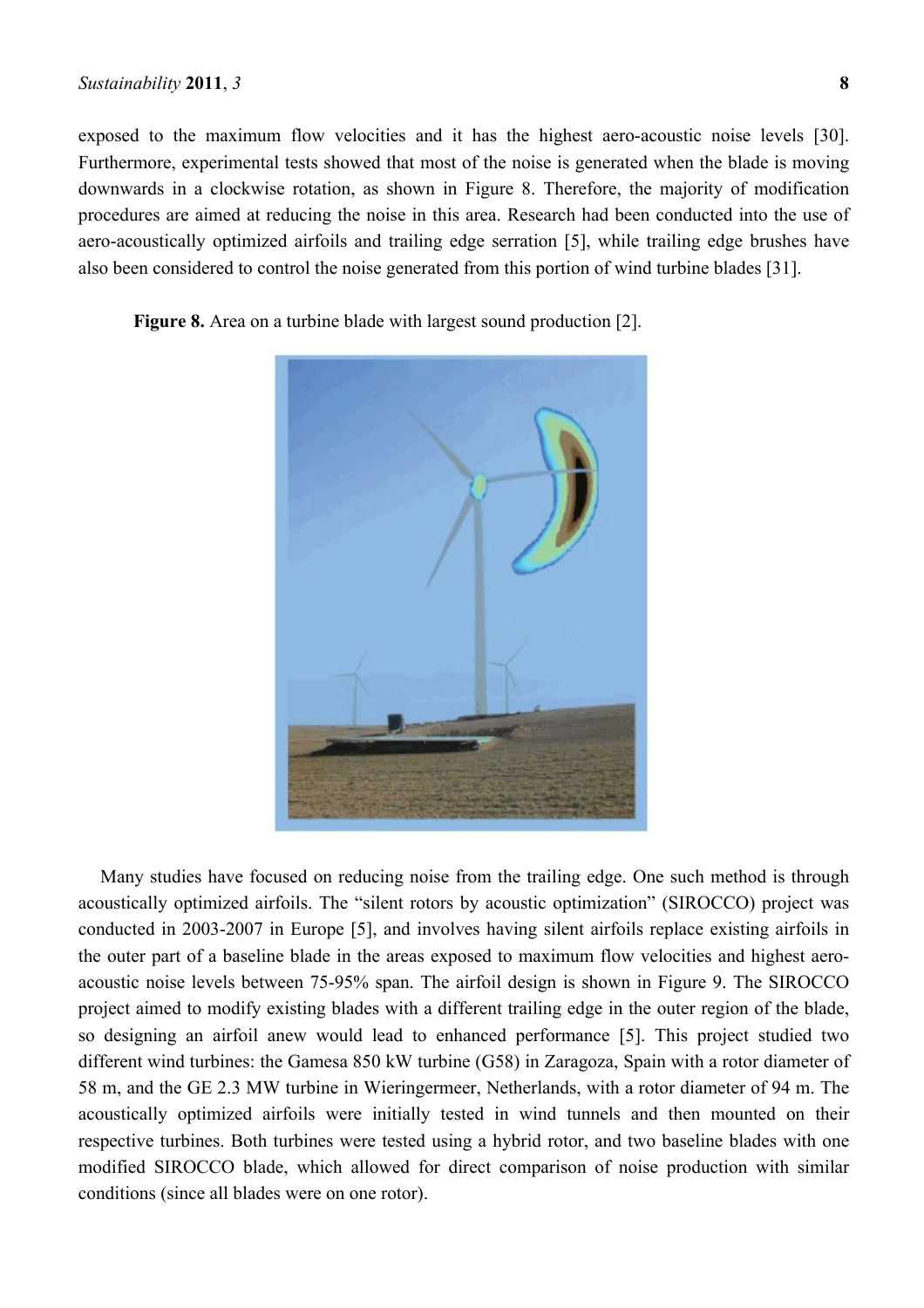

**Figure 9.** Comparison between original and optimized airfoil [2].

The noise reduction was found to be about 1-1.5 dB A for the G58 with a Reynolds number of  $1.6x10^6$  and 2-3 dB A for the GE94 with a Reynolds number of  $3x10^6$ . It was difficult to analyse the aerodynamic performance differences since only 1 blade is different in the hybrid rotor. However, the power production of the hybrid rotor on the G54 with an average wind speed of 8 m/s was reduced by 1.4%, which was below the measurement uncertainty, but which the study attributed to an erosion trip used on the SIROCCO blade, and not due to the modification. For the GE94 turbine, the power production was higher than baseline; 2.8% annual energy production at an average wind speed of 8 m/s [1].

In addition to having a SIRROCCO blade, one of the blades on the GE turbine incorporated serrations on the baseline blades, as shown in Figure 10. The serrations were 2 mm thick, and mounted on the outer 12.5 m of the blade (on the pressure side). They were smoothed out using an epoxy filler to maintain the aerodynamics of the blade. The lengths of the serrations occurred from about 20% of the local chord, and varied as a function of radius. For example, they had a 10 cm tooth length at the tip and 30 cm at the most inboard position. The plane of serrations aligned with the flow direction at the blade trailing edge to maintain the aerodynamics of the blade. These serrations were found to reduce the noise by about 3.2 dB A at low frequencies. At higher frequencies, however, the noise production from the serrations is actually higher than the baseline blade [31]. The bluntness of the trailing edge also contributes to the overall noise production. The thickness of the trailing edge causes vortices which in turn generate sound.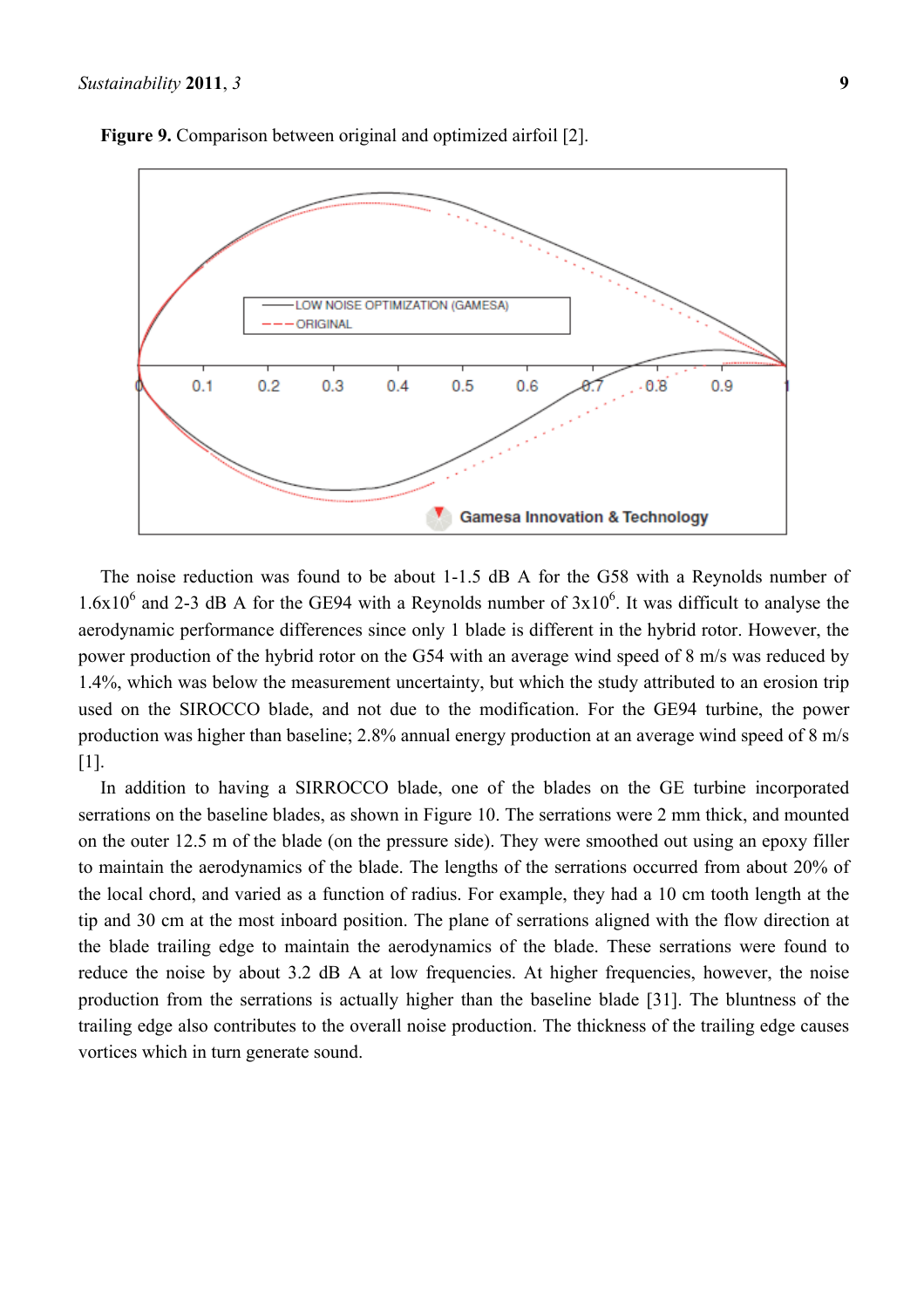**Figure 10.** Trailing edge serrations [31].



In order to minimize this effect, a single row of polypropylene fibres can be connected to the trailing edge, as shown in Figure 11. These brushes work similar to serrations, except that the tip angles in this case are extremely sharp. These brushes can reduce the sound by an amount depending on the brush design characteristics. Three fibre lengths  $l_f$  (15, 30 and 60 mm) and fibre diameters  $h_f$  (0.3, 0.4, 0.5 mm) are considered [32]. These brushes aligned automatically with trailing edge flow and showed significant noise reduction. Depending on the configuration and frequency, noise reductions from 2 to 10 dB were achieved. A possible problem to research with this modification is how well these brushes will perform in different weather conditions, such as snow and ice.





As shown in Figure 12, the serrations and optimized airfoils work very well at low frequencies, but in fact produce more noise at higher frequencies. At present, wind turbines contain controllers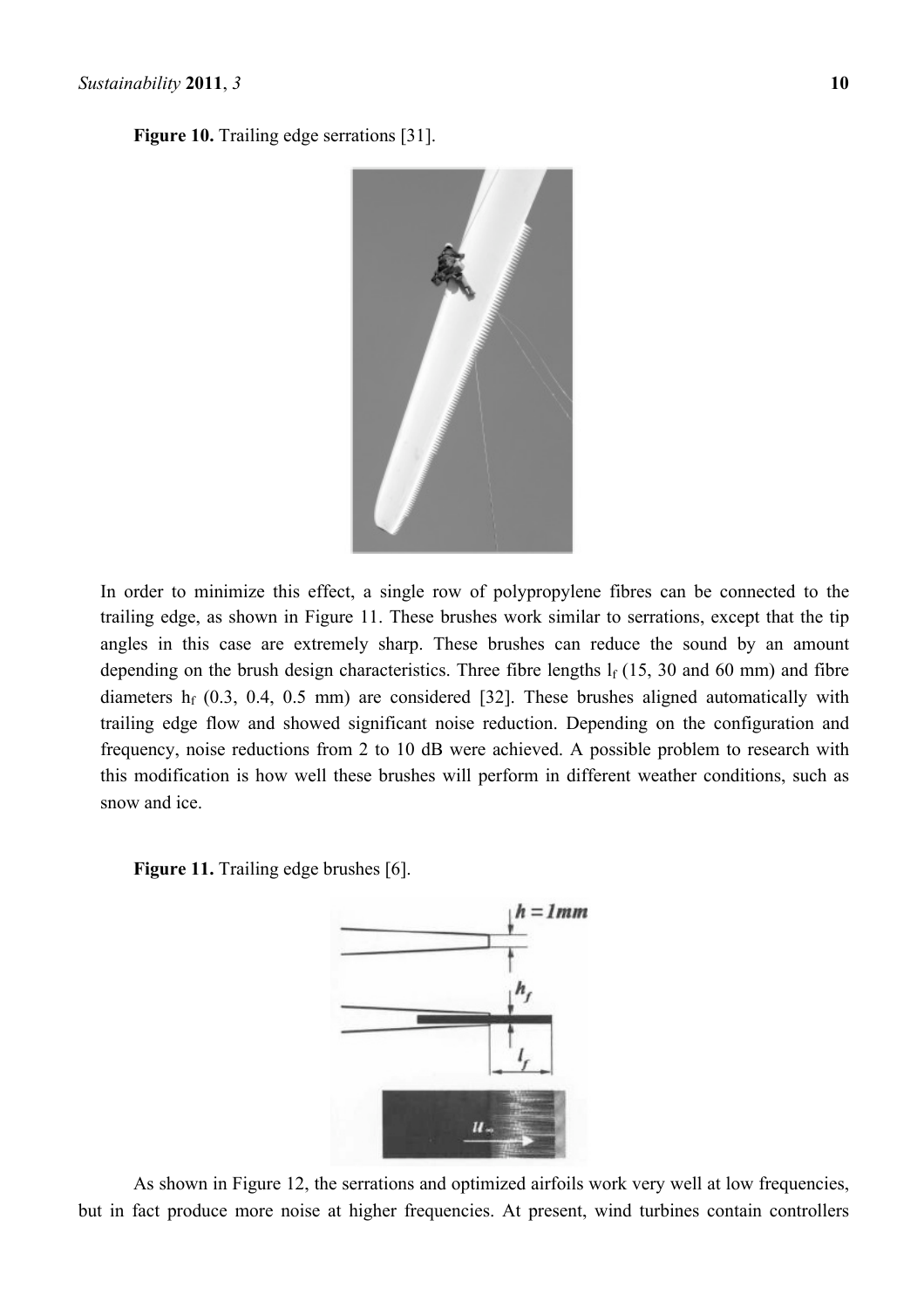which control the angle of attack to optimize the power generation of the turbine [1]. Similar controllers could be used to change the blade between the different modes, such as using serrations at low frequencies, and then retracting them at higher frequencies to reduce the noise production at high frequencies. Furthermore, trailing edge brushes have been found to work well at high frequencies. In future designs, trailing edge brushes could be incorporated into blade design and, with a controller, could be retracted so they would only function within a specific frequency range.



**Figure 12.** Comparison of serrations vs. sirocco and baseline [5].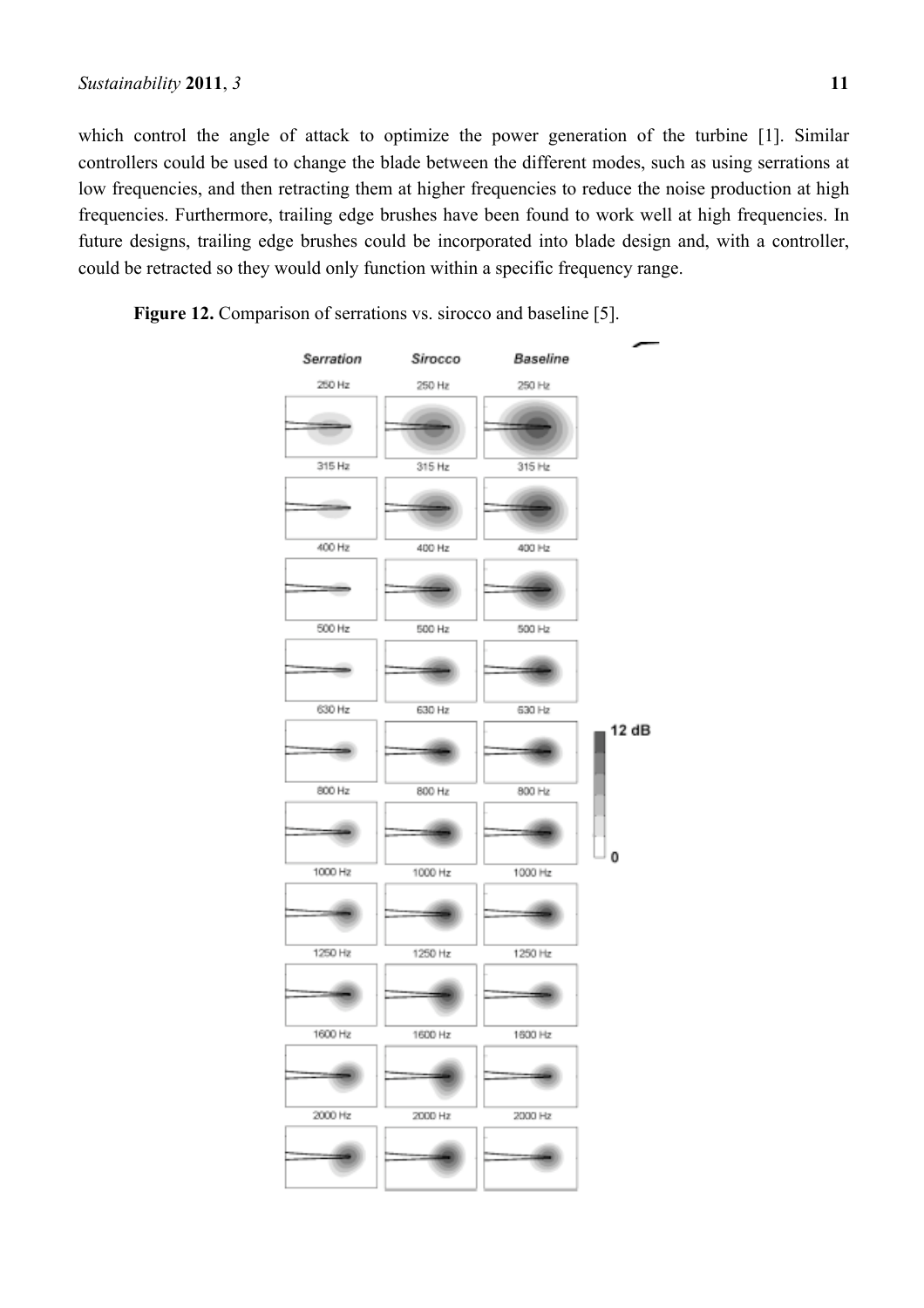#### *3.3 Use of Exergy Methods*

An investigation has been undertaken by the authors to correlate the noise pollution to exergy, a factor not normally used to design wind turbine airfoils. The main objective was to determine a correlation between the sound pressure level resulting from flow over a solid object and the exergy destroyed within the fluid medium. This correlation has the potential to reveal relationships between noise pollution and exergy destruction. Such correlation may be useful in efforts to minimize noise pollution in commercial wind turbines.

#### **4. Conclusions**

Noise production in wind turbines and recent advances to prevent it have been critically reviewed and compared. To successfully reduce or prevent the noise generated, the sources of noise must be identified. Two major sources of noise are present during operation: mechanical and aerodynamic. Mechanical noise generally originates from the many different components within the wind turbine, such as the generator, the hydraulic systems and the gearbox. Different mechanical noise prevention strategies such as vibration suppression, vibration isolation and fault detection techniques are utilized for this type of noise. Aerodynamic noise is the dominant source of noise from wind turbines. It occurs at high velocities when turbulent boundary layers develop over the airfoil and they pass over the trailing edge or at lower velocities as a result of laminar boundary layers leading to vortex shedding at the trailing edge. Other factors presented include flow separation and blunt trailing edge flow leading to vortex shedding. Strategies for reducing aerodynamic noise include adaptive approaches and wind turbine blade modification methods.

## **Acknowledgements**

The authors acknowledge the financial support from Natural Sciences and Engineering Council of Canada. The authors also acknowledge Mr. Ali Sherazee for his input.

#### **Conflict of Interest**

The authors declare no conflict of interest.

#### **References and Notes**

- 1. Klug, H. Noise from Wind Turbines: Standards and Noise Reduction Procedures. Paper presented on the Forum Acusticum, 2002, Sevilla, Spain.
- 2. Romero-Sanz, I., Matesanz, A. Noise management on modern wind turbines. *Wind Engineering*, **2008**, 32, 27-44.
- 3. Oerlemans, S., Sijtsma, P., Mendez Lopez, B. Location and quantification of noise sources on a wind turbine. *Journal of Sound and Vibration*, **2007**, 299, 869-883.
- 4. Moriarty, P., Migliore, P. Semi-Empirical Aeroacoustic Noise Prediction Code for Wind Turbines. National Renewable Energy Laboratory, **2003**, USA.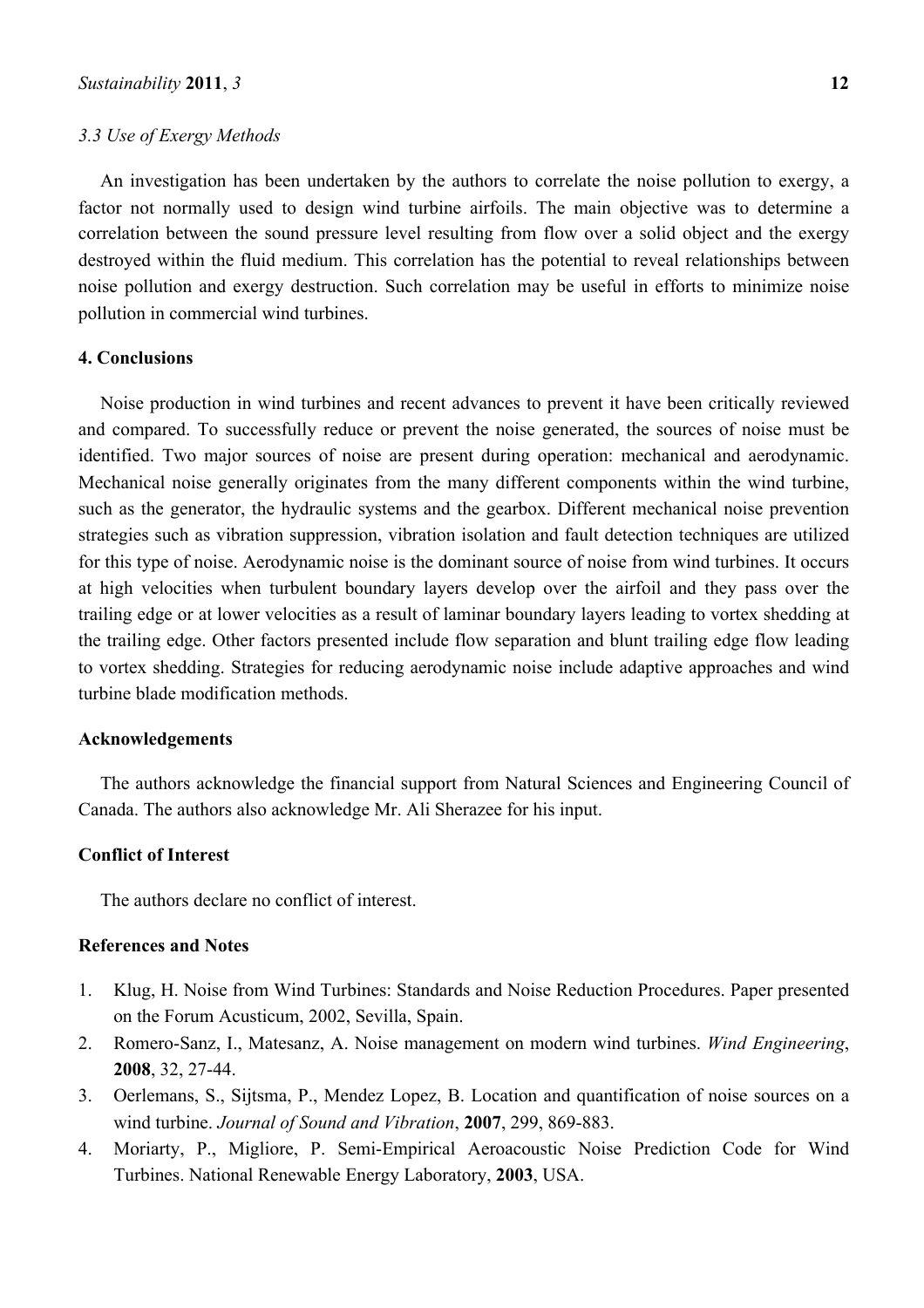- 5. Schepers, J.G., Curvers, A., Oerlemans, S., Braun, K. Lutz, T., Herrig, A., Wuerz, W., Mantesanz, A., Garcillan, L., Fischer, M., Koegler, K., Maeder, T. SIROCCO: Silent Rotors by Acoustic Optimization. *Energy Research Center of the Netherlands, ECN-M-07-064*, **2007.**
- 6. Brooks, T.F., Pope, D.S., Marcolini, M.A. Airfoil Self-noise and Prediction. NASA Reference Publication 1218, National Aeronautics and Space Administration, **1989**, USA.
- 7. Leloudas, G., Zhu, W.J., Sorensen, J.N., Shen, W.Z., Hjort, S. Prediction and reduction of noise from 2.3 MW wind turbine. *Journal of Physics: Conference Series 75*, **2007**.
- 8. Oerlemans, S., Schepers, J. G. Prediction of wind turbine noise and validation against experiment. *International Journal of Aeroacoustics*, **2009**, 8, 555-584.
- 9. Brooks, T.F., Hodgson, T.H. Trailing edge noise prediction from measured surface pressures. *Journal of Sound and Vibration,* **1981**, 78, 69-117.
- 10. Schlinker, R.H., Amiet, R.K. Helicopter Rotor Trailing Edge Noise*.* NASA CR-3470, 1981.
- 11. Ffowcs Williams, J.E., Hall, L.H. Aerodynamic sound generation by turbulent flow in the vicinity of a scattering half plane. *Journal of Fluid Mech.,* **1970**, 40, 657-670.
- 12. Brooks, T.F., Marcolini, M.A. Scaling of airfoil self-noise using measured flow parameters. *AIAA J.,* **1985**, 23*,* 207-213.
- 13. Chou, S.-T., George, A.R. Effect of angle of attack on rotor trailing-edge noise. *American Institute of Aeronautics and Astronautics Journal,* **1984**, 22, 1821-1823.
- 14. Paterson, R.W., Amiet, R.K., Munch, C.L. Isolated airfoil-tip vortex interaction noise. American Institute of Aeronautics and Astronautics Journal*,* **1974**, Paper No. 74-194.
- 15. George, A.R., Najjar, F.E., Kim, Y.N. Noise Due to Tip Vortex Formation on Lifting Rotors. *American Institute of Aeronautics and Astronautics,* **1980**.
- 16. Arakawa, C., Fleig, O., Iida, M., Shimooka, M. Numerical approach for noise reduction of wind turbine blade tip with earth simulator. *Journal of the Earth Simulator*, **2005**, 2, 11-33.
- 17. Tam, C.K.W. Discrete tones of isolated air-foils. *J. Acoust. Soc. America*, **1974**, 55, 1173-1177.
- 18. Fink, M.R. Fine Structure of Airfoil Tone Frequency. UTRC78-10, United Technologies Research Center, **1978**.
- 19. Wright, S.E. The acoustic spectrum of axial flow machines. *J. Sound* and *Vibration*, **1976**, 45, 165-223.
- 20. Brooks, T.F., Marcolini, M.A. Airfoil tip vortex formation noise. American Institute of Aeronautics and Astronautics Journal, **1986**, 24, 246-252.
- 21. Lowson, M. Assessment and Prediction of Wind Turbine Noise, ETSU W/13/00284/REP Energy Technology Support Unit, Harwell, United Kingdom **1992**.
- 22. Amiet, R. Acoustic radiation from an airfoil in a turbulent stream, *Journal of Sound and Vibration*, **1975**, 41(4), 407–420.
- 23. Kelly, S.G. *Fundamentals of Mechanical Vibrations*. 2nd Edition, McGraw Hill, 2000.
- 24. Wang, F., Zhang, L., Zhang, B., Zhang, Y, He, L. Development of wind turbine gearbox data analysis and fault diagnosis system. *Power and Energy Engineering Conference (APPEEC)*, **2011**, Asia-Pacific.
- 25. Angelov, P., Filev, D. An approach to online identification of Takagi-Sugeno fuzzy models. *IEEE Transactions on Systems, Man and Cybernetics - Part B: Cybernetics*, **2004**, 34, 484-498.